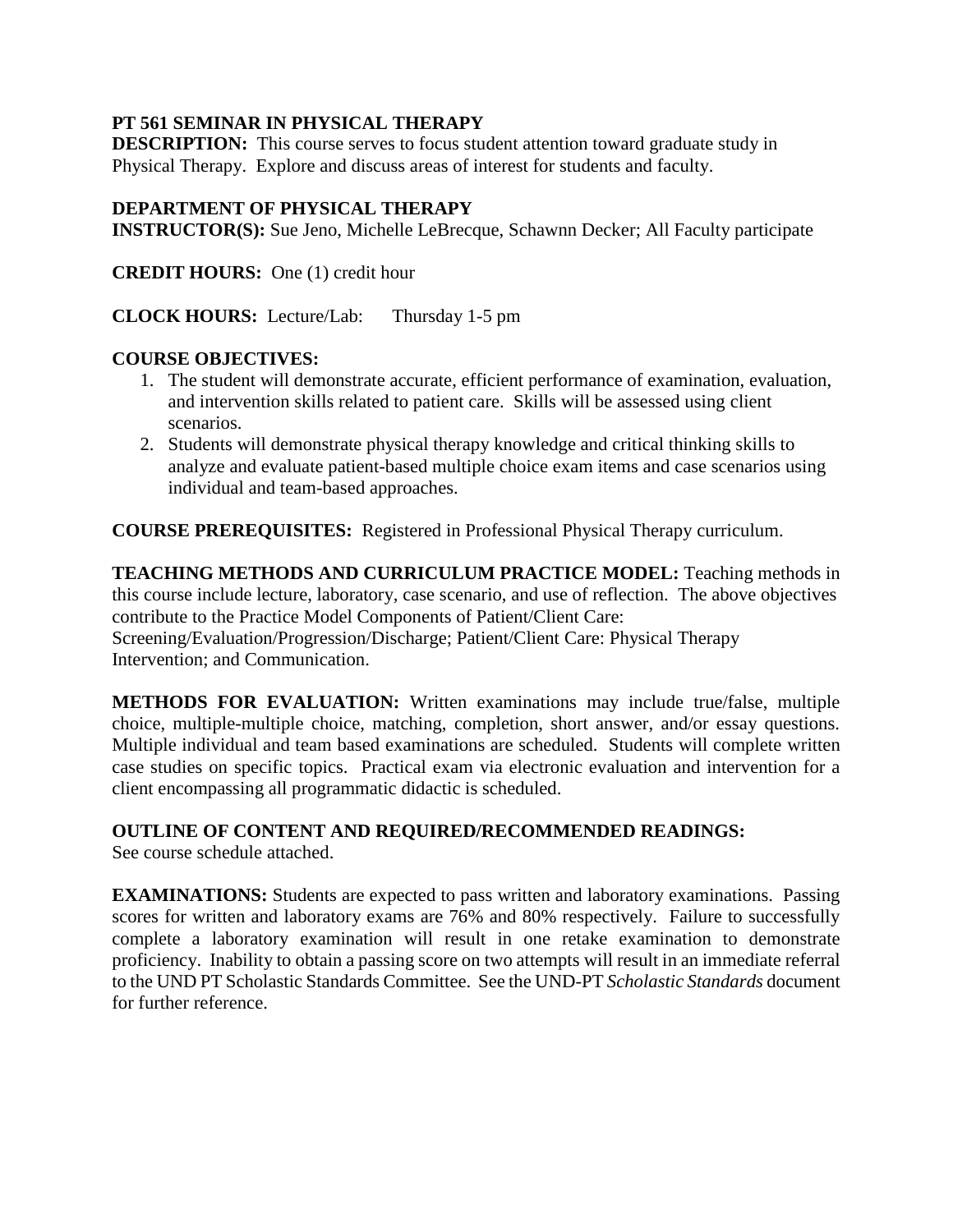**ATTENDANCE:** Class attendance is expected 100% of the time. Students must first attempt to notify the instructor by phone or in person for any absences. The student must also contact the instructor directly through e-mail or written documentation for any absences.

**MAKE UP WORK/EXAMINATIONS:** If an absence is anticipated, make up examinations should be completed *prior* to the absence. If an absence is unanticipated, arrangements for make-up examinations must be made *by the student within three days* of the student's return to classes. **Students will be assigned additional coursework for all absences.** Students will not be allowed to make-up in-class quizzes/projects due to an absence.

| <b>FINAL GRADE COMPOSITION:</b>                                                                                     |            | as follows: | Final grade will be determined |  |
|---------------------------------------------------------------------------------------------------------------------|------------|-------------|--------------------------------|--|
| <b>GRADING:</b><br>Attendance/Participation<br>Assignments/Quizzes<br><b>Completion of Telehealth Certification</b> | 25%        | 90-100%     | A                              |  |
|                                                                                                                     | 25%<br>50% | 80-89.9%    | В                              |  |
|                                                                                                                     |            | 76-79.9%    |                                |  |
|                                                                                                                     |            | <76%        |                                |  |

**ACADEMIC INTEGRITY:** In accordance with the rules concerning scholastic dishonesty in the *Code of Student Life*\* at the University of North Dakota, I affirm that I understand these rules and I agree to comply with them. Unsatisfactory

I will not:

- a) receive any additional information or assistance for any exam other that what was provided during class or approved tutor sessions
- b) copy from another student's test
- c) collaborate with or seek aid from another student who may have previously taken the exam
- d) knowingly use, buy, sell, steal, or solicit in whole or in part the contents of any exam
- e) bribe another person to obtain information about any exam

## **Department of Physical Therapy Honor Code Pledge:**

*"Upon my honor as a professional student in the physical therapy program at the University of North Dakota, I pledge that I will not give nor receive unauthorized aid on written examinations, laboratory practical examinations, written assignments, take home assignments or clinical assignments"* 

*Examination disclaimer: "I affirm that I have adhered to the Honor Code in this assignment"*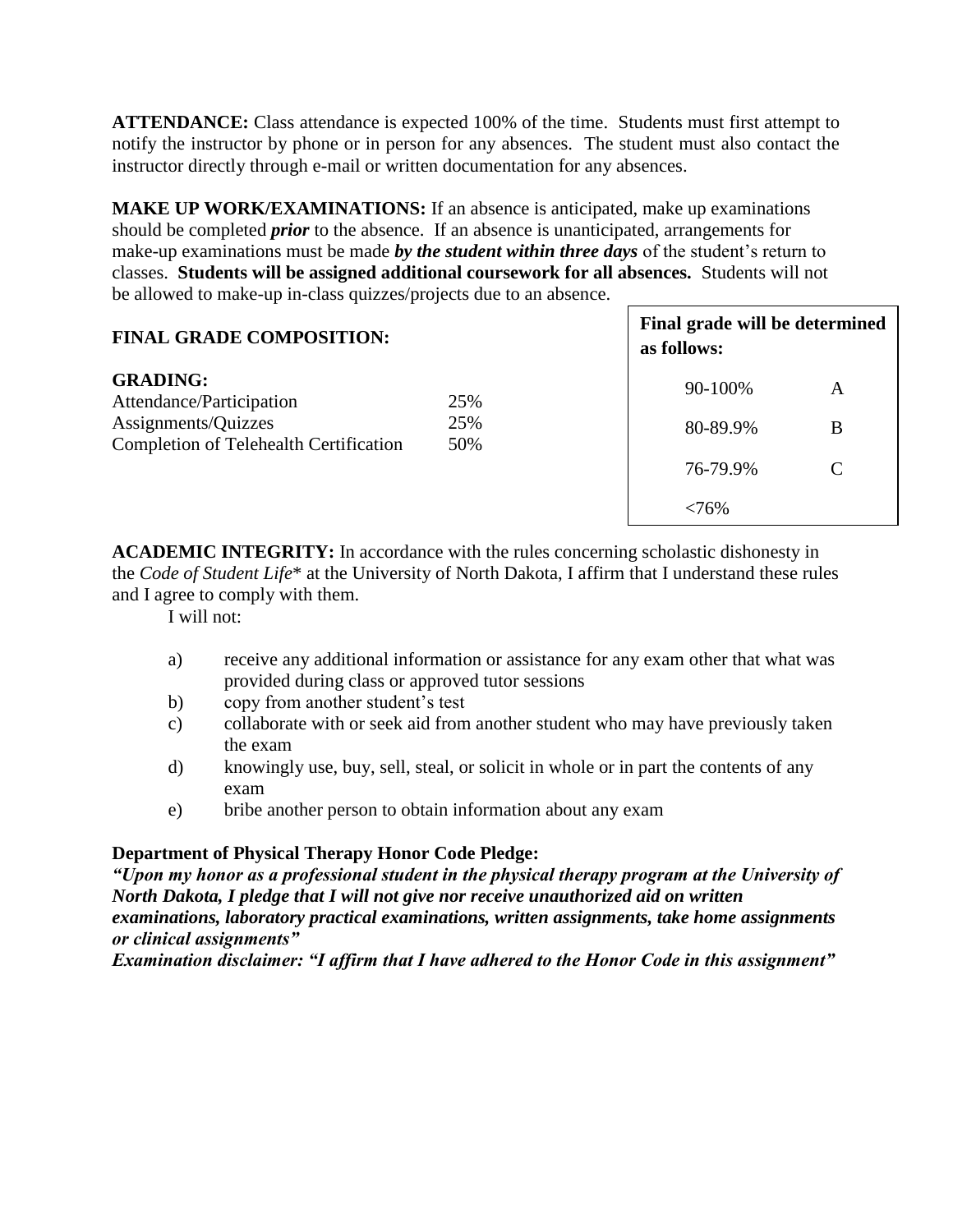**A. Forms of Academic Dishonesty.** Academic dishonesty includes, but is not limited to:

1. Copying or distributing examination items

2. During testing, using crib notes or various forms of technology not authorized by faculty

3. Copying another student's written paper or examination, with or without their knowledge

4. Helping someone else cheat on a test

5. Communicating or collaborating during a test by electronic means such as instant messaging, telephone, texting, smart watches, or social media.

6. Discussing test items or answers (written or laboratory) with students who have not yet taken the examination

7. Cutting and pasting text from any source without giving proper citation to that source

- 8. Plagiarism of any materials
- 9. Fabricating or falsifying written materials
- 10. Falsely reporting information or actions in clinical or classroom laboratories

11. Submitting the same paper, or a substantially similar paper, for the requirements of more than one course without the approval of the instructor(s) concerned

12. Submitting term papers or assignments written by another person

13. Consenting to having one's work used by another student as his or her own

14. Collaborating on a project (in person or via electronic means) when the instructor asked for individual work

15. Using a false excuse to obtain an extension on a due date or delay an examination

16. Depriving other students of necessary course materials by stealing books, periodicals, or other materials from libraries, AV centers, etc.

### *If problems occur, students are required to work through channels of communication to resolve the problem before going to the chair or dean. The channel is student, instructor, chair, associate dean health sciences, and dean.* rev 2/06, 5/06, 5/07, 4/08, 5/09, 5/10, 5/11, 8/13, 8/14, 8/15, 8/16, 8/19

# **NOTICE OF NONDISCRIMINATION**

It is the policy of the University of North Dakota that no person shall be discriminated against because of race, religion, age, color, gender, disability, national origin, creed, sexual orientation, gender identity, genetic information, marital status, veteran's status, or political belief or affiliation and the equal opportunity and access to facilities shall be available to all. Concerns regarding Title IX, Title VI, Title VII, ADA, and Section 504 may be addressed to Donna Smith, Director of Equal Employment Opportunity/Affirmative Action and Title IX Coordinator, 401 Twamley Hall, 701.777.4171, [und.affirmativeactionoffice@UND.edu](mailto:und.affirmativeactionoffice@UND.edu) or the Office for Civil Rights, U.S. Dept. of Education, 500 West Madison, Suite 1475, Chicago, IL 60611 or any other federal agency.

# **DISABILITY ACCESS STATEMENT**

Contact me David Relling [david.relling@und.edu](mailto:david.relling@und.edu) to request disability accommodations, discuss medical information, or plan for an [emergency evacuation.](https://und.edu/_development/_migration-wave4/public-safety/public-safety/fire-safety.html) To get confidential guidance and support for disability accommodation requests, students are expected to register with DSS at [UND.edu/disability-services](https://und.edu/student-life/disability-services/index.html) 180 McCannel Hall, or 701.777.3425.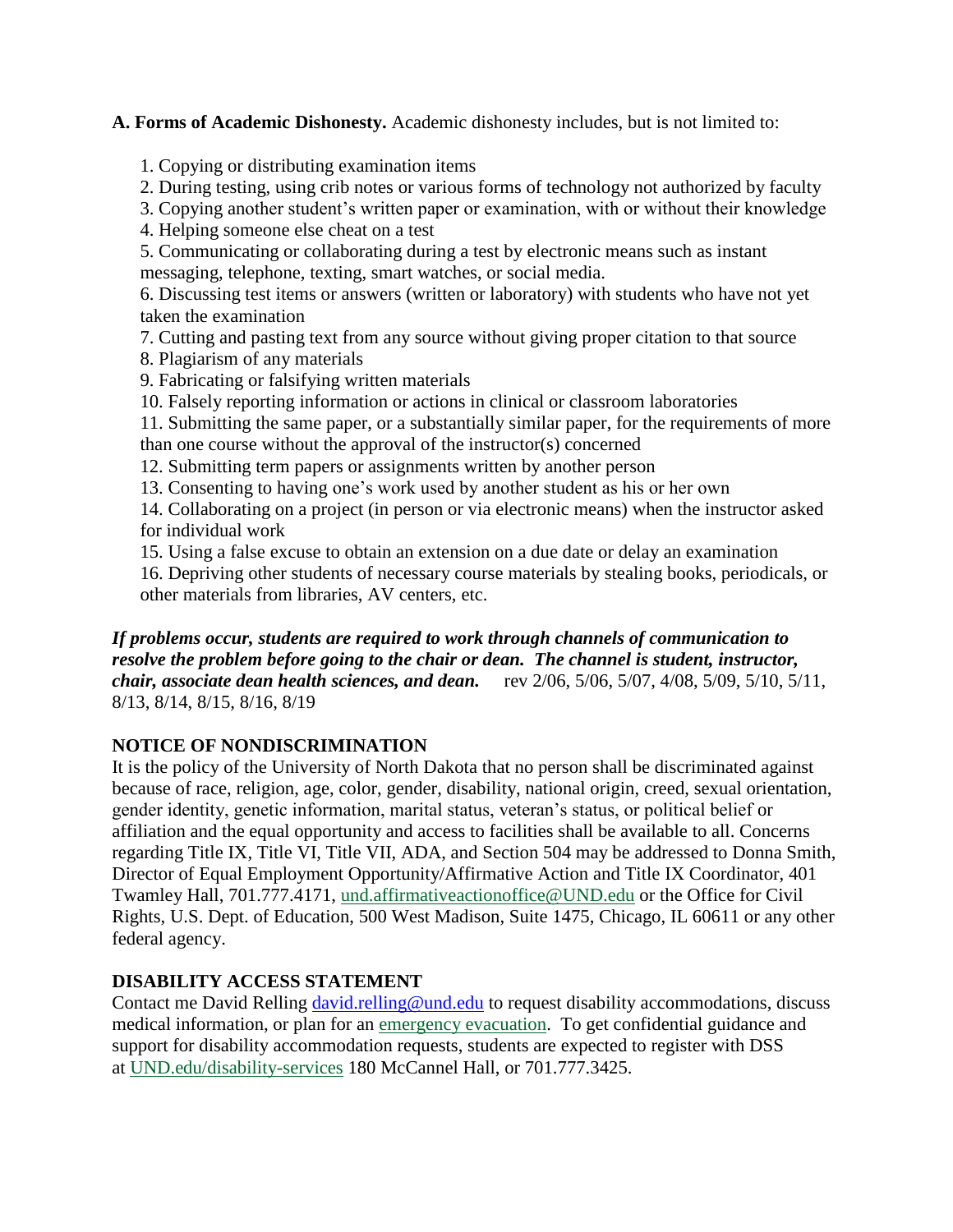## **REPORTING SEXUAL VIOLENCE**

If you or a friend has experienced sexual violence, such as sexual assault, domestic violence, dating violence or stalking, or sex-based harassment, please contact UND's Title IX Coordinator, Donna Smith, for assistance: 701.777.4171; [donna.smith@UND.edu](mailto:donna.smith@UND.edu) or go to [UND.edu/affirmative-action/title-ix.](https://und.edu/_development/_migration-wave4/affirmative-action/title-ix/index.html)

# **FACULTY REPORTING OBLIGATIONS REGARDING SEXUAL VIOLENCE**

It is important for students to understand that faculty are required to share with UND's Title IX Coordinator any incidents of sexual violence they become aware of, even if those incidents occurred in the past or are disclosed as part of a class assignment. This does not mean an investigation will occur if the student does not want that, but it does allow UND to provide resources to help the student continue to be successful at UND. If you have been the victim of sexual violence, you can find information about confidential support services at [UND.edu/affirmative-action/title-ix.](https://und.edu/_development/_migration-wave4/affirmative-action/title-ix/index.html)

## **UND CARES RESPONSE TEAM:**

The [UND Cares Response Team](http://und.edu/student-affairs/student-rights-responsibilities/care-team.cfm) is available to assist with incidents involving UND students 24 hours a day, seven days a week. They respond to incidents such as major accidents, missing students, sickness that interferes with attending classes, death, suicidal ideations, situations involving self-harm, psychological trauma and sexual violence. Contact directly at 701.777.2664 during regular business hours OR University Police Department 701.777.3491 after hours.